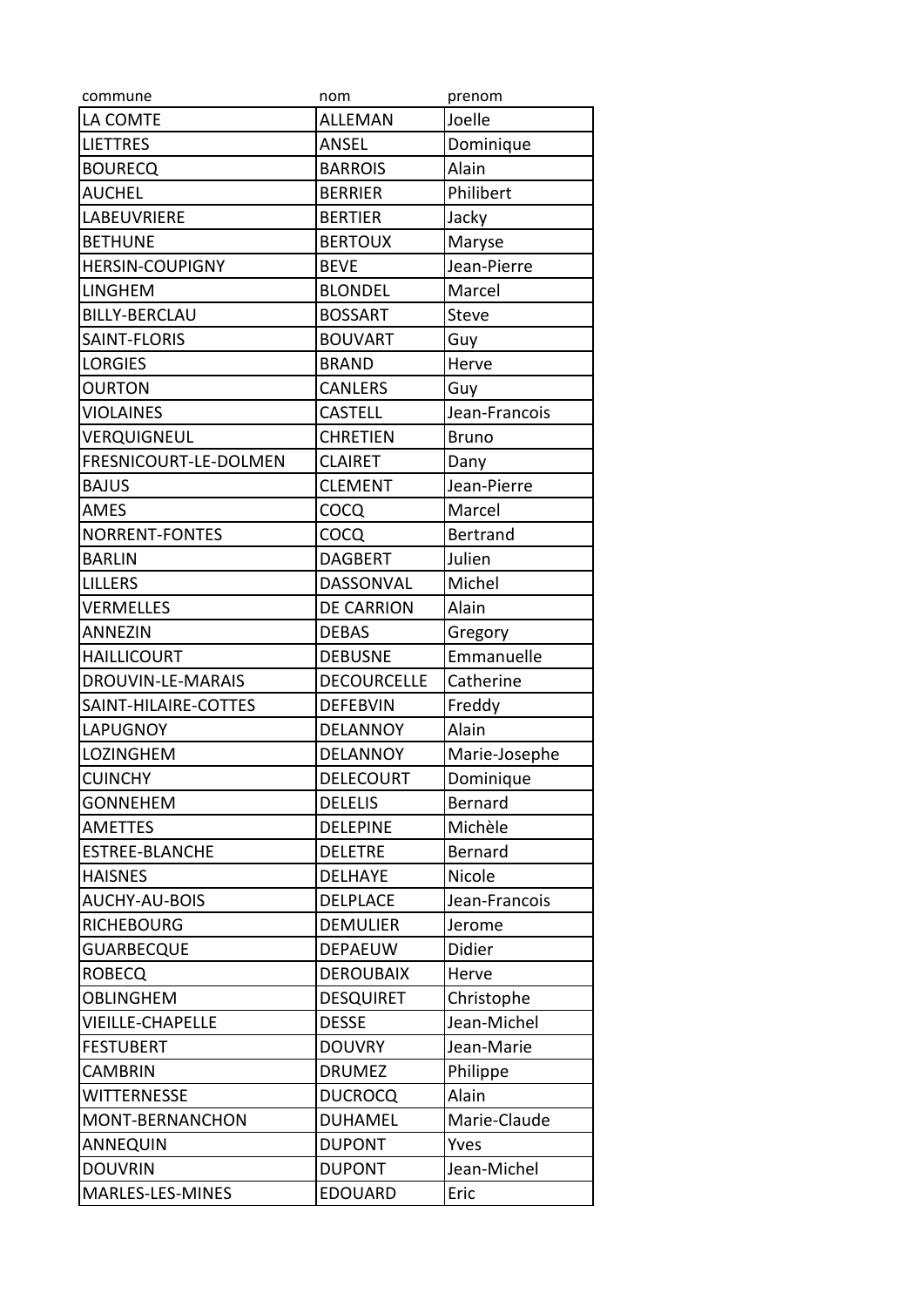| CAUCHY-A-LA-TOUR          | <b>FLAHAUT</b>    | Jacques         |
|---------------------------|-------------------|-----------------|
| SAINT-VENANT              | <b>FLAJOLET</b>   | Andre           |
| <b>BLESSY</b>             | <b>FURGEROT</b>   | Jean-Marc       |
| <b>BETHUNE</b>            | <b>GACQUERRE</b>  | Olivier         |
| LA COUTURE                | <b>GAQUERE</b>    | Raymond         |
| <b>FERFAY</b>             | <b>GAROT</b>      | Line            |
| <b>BETHUNE</b>            | <b>GIBSON</b>     | Pierre-Emmanuel |
| <b>HERMIN</b>             | <b>GLUSZAK</b>    | Franck          |
| <b>BUSNES</b>             | <b>HANNEBICQ</b>  | Franck          |
| <b>ALLOUAGNE</b>          | <b>HENNEBELLE</b> | André           |
| SAILLY-LABOURSE           | <b>HENNEBELLE</b> | Dominique       |
| GIVENCHY-LES-LA-BASSEE    | HERBAUT           | Jacques         |
| <b>BURBURE</b>            | HOCQ              | Rene            |
| CALONNE-RICOUART          | <b>IDZIAK</b>     | Ludovic         |
| VAUDRICOURT               | <b>JURCZYK</b>    | Jean-Francois   |
| <b>HINGES</b>             | LAVERSIN          | Corinne         |
| <b>BEUGIN</b>             | <b>LECLERCQ</b>   | Odile           |
| HESDIGNEUL-LES-BETHUNE    | <b>LECOMTE</b>    | Maurice         |
| <b>HOUCHIN</b>            | <b>LECONTE</b>    | Maurice         |
| <b>BEUVRY</b>             | LEFEBVRE          | Nadine          |
| <b>AUCHY-LES-MINES</b>    | LEGRAND           | Jean-Michel     |
| <b>LOCON</b>              | LELEU             | <b>Bertrand</b> |
| <b>DIVION</b>             | <b>LEMOINE</b>    | Jacky           |
| <b>HOUDAIN</b>            | <b>LEVENT</b>     | Isabelle        |
| <b>ROMBLY</b>             | <b>LOISON</b>     | Jasmine         |
| <b>RELY</b>               | <b>MACKE</b>      | Jean-Marie      |
| <b>BRUAY-LA-BUISSIERE</b> | <b>MAESEELE</b>   | Fabrice         |
| <b>ESSARS</b>             | MALBRANQUE        | Gerard          |
| REBREUVE-RANCHICOURT      | MANNESSIEZ        | Danielle        |
| NOEUX-LES-MINES           | <b>MARCELLAK</b>  | Serge           |
| <b>CHOCQUES</b>           | <b>MASSART</b>    | Yvon            |
| <b>MAZINGHEM</b>          | <b>MATTON</b>     | Claudette       |
| <b>VENDIN-LEZ-BETHUNE</b> | <b>MEYFROIDT</b>  | Sylvie          |
| <b>ECQUEDECQUES</b>       | <b>MULLET</b>     | Rosemonde       |
| <b>DIEVAL</b>             | <b>NEVEU</b>      | Jean            |
| <b>FOUQUEREUIL</b>        | <b>OGIEZ</b>      | Gerard          |
| <b>ESTREE-CAUCHY</b>      | <b>OPIGEZ</b>     | Dorothée        |
| BRUAY-LA-BUISSIERE        | PAJOT             | Ludovic         |
| CAMBLAIN-CHATELAIN        | <b>PEDRINI</b>    | Lelio           |
| <b>CAUCOURT</b>           | <b>PHILIPPE</b>   | Daniele         |
| <b>LESPESSES</b>          | <b>PICQUE</b>     | Arnaud          |
| LAMBRES-LES-AIRE          | <b>PREVOST</b>    | Denis           |
| MAISNIL-LES-RUITZ         | <b>PRUVOST</b>    | Marcel          |
| CALONNE-SUR-LA-LYS        | QUESTE            | Dominique       |
| <b>LIERES</b>             | <b>RAOULT</b>     | Philippe        |
| NEUVE-CHAPELLE            | <b>ROBIQUET</b>   | Tanguy          |